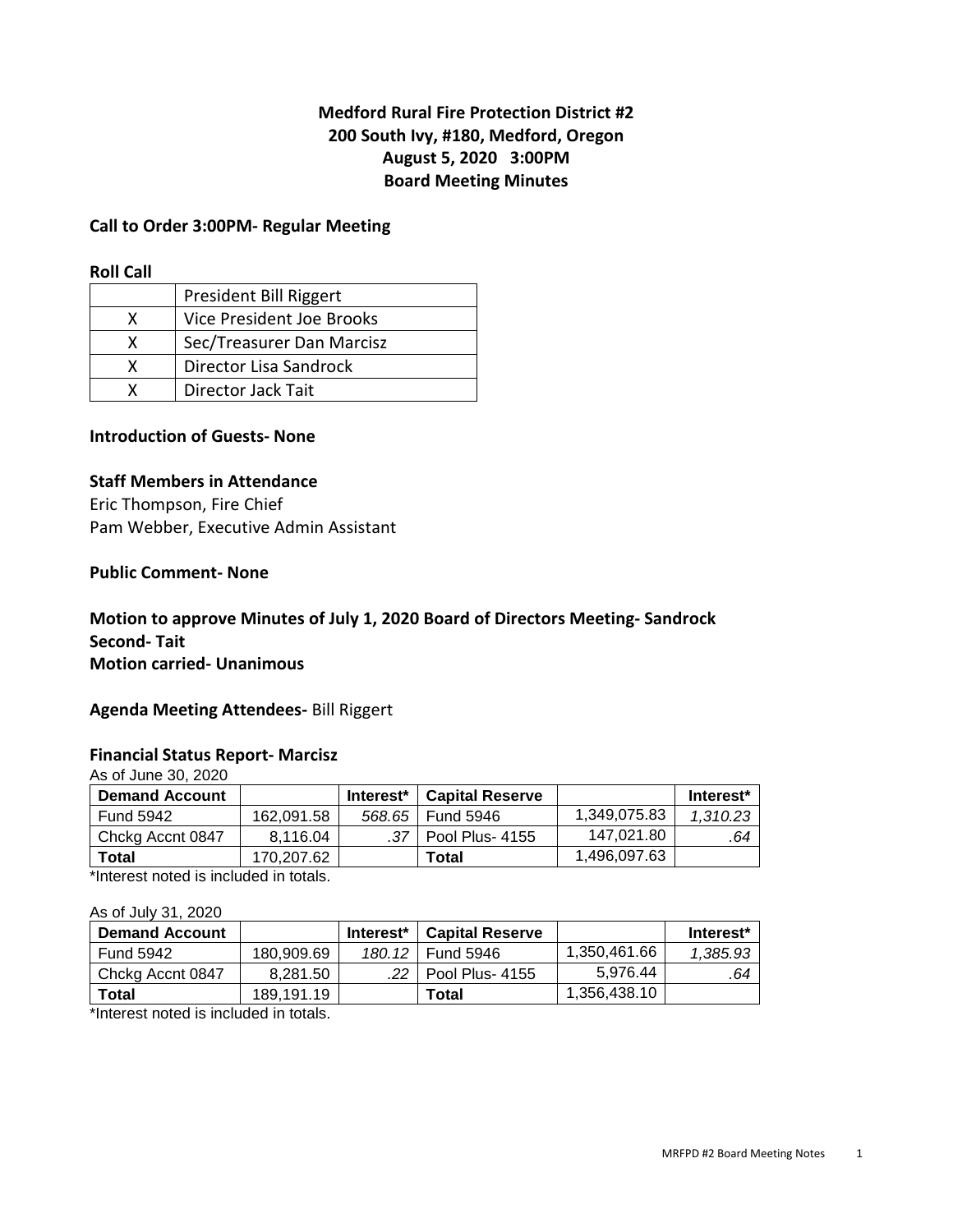#### **Marcisz presented expenses Financial Report**

| Expenses                                                  |            | Line   |
|-----------------------------------------------------------|------------|--------|
| PO#1815 Crater Chainsaw- Chainsaws (2) for the Type 6's   | 2.175.92   | 1-5070 |
| PO#1818 Arrow Teleflex- Medical Supplies                  | 3.960.76   | 1-5140 |
| PO#1819 Mobile Installation- Install Communications Equip | 3,000.00   | 1-5070 |
| Secretary/Treasurer Stipend                               | 650.00     | 1-5180 |
| <b>Total</b>                                              | \$9,786.68 |        |

**Motion to pay \$9,786.68 in expenses- Tait Second- Sandrock Motion carried- Unanimous** 

**Information regarding the interest rate-** Marcisz reported that the rate dropped from 1.3% to 1%

## **Correspondence**

• **SDAO Upcoming Trainings August 18, 19, & 25, 2020.** These are scheduled as Webinar presentations. If anyone is interested let Marcisz know and he will get you signed up. Marcisz and Sandrock will be signing up for the Board Duties and Responsibilities training.

## **New Business- None**

## **Fire Chief's Report**

## • **Staffing Reductions Impact on MRFPD2**

Chief informed the group of the Fire Department details of the Work Force reductions. One of the reductions was the Deputy Chief Fire Marshal. Moving forward, Chase Browning will serve as the Acting in Capacity Fire Marshal. It is planned that this position will be posted for as a permanent position. All the DFM's have the opportunity to apply. There were no changes or reductions for operations (line personnel). Three part-time positions were eliminated as well as the Office Manager position. The Office Manager position was re-classified as an Office Administrator. Chief offered a new organizational chart to the district board members. Pam will send one out. This was followed by a brief discussion regarding the effects of COVID and the local impact.

# • **Redistricting/Annexations- Riggert**

Bill Riggert was unable to attend the meeting. This subject will be postponed and placed on the September agenda.

# • **Discuss the Executive Board Agenda Meeting**

Chief asked if the board would like to continue the Executive Board meetings. Brooks noted that he would like to keep the subject under review and discuss it more at a later date. Tait said the changes between the agenda meeting and the board meeting is minimal and it could be eliminated. Marcisz noted that he handles his agenda requests by email. He suggested handling the agenda items electronically. There will be more discussion on this matter in September.